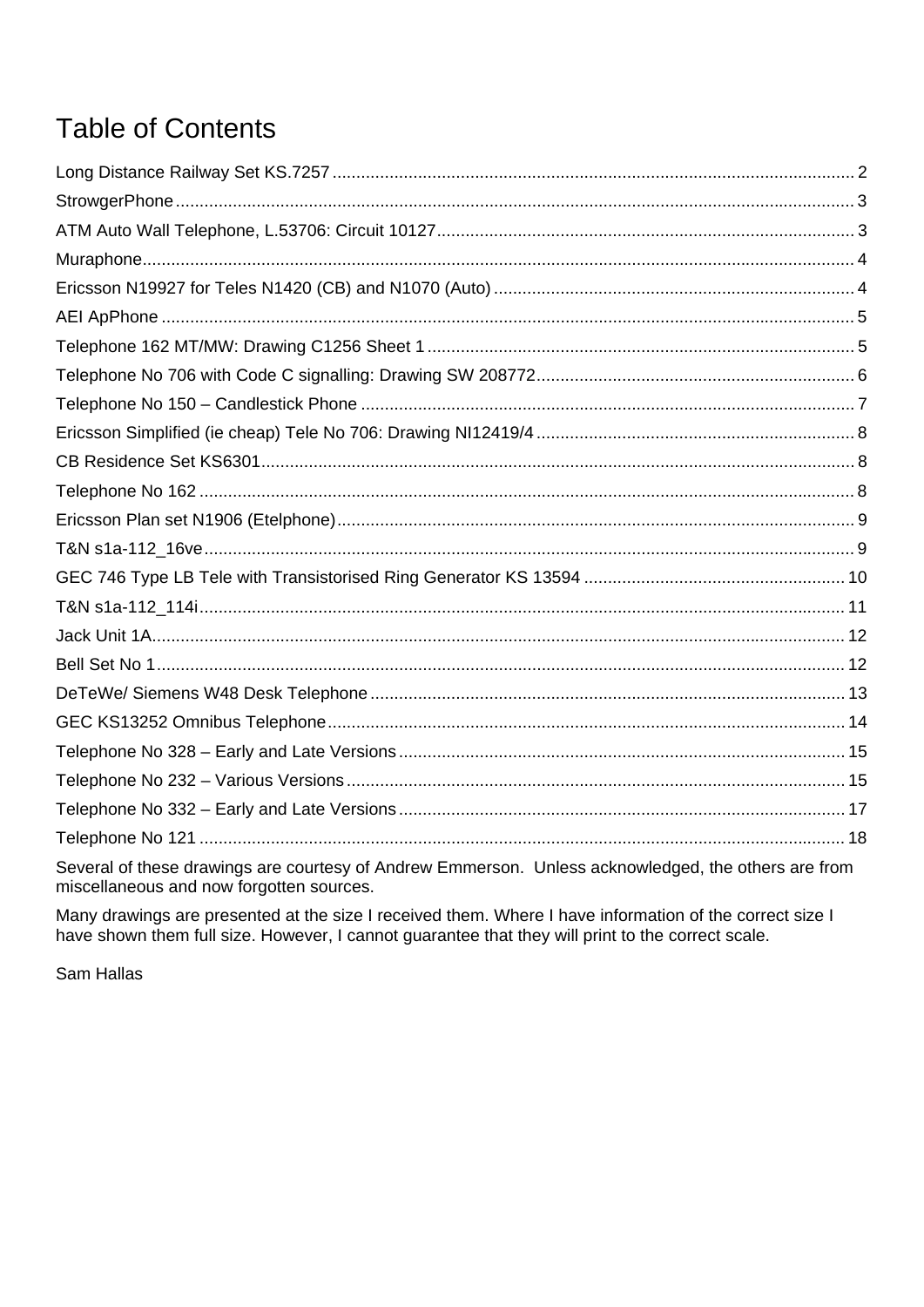<span id="page-1-0"></span>**Long Distance Railway Set KS.7257** 



Long Distance Railway Set is the standard two-button wooden wall phone by GEC, used throughout the LMS Railway and BR(LMR) [AE]. The Control button is red and applies the opposite polarity battery to line to the ordinary call button.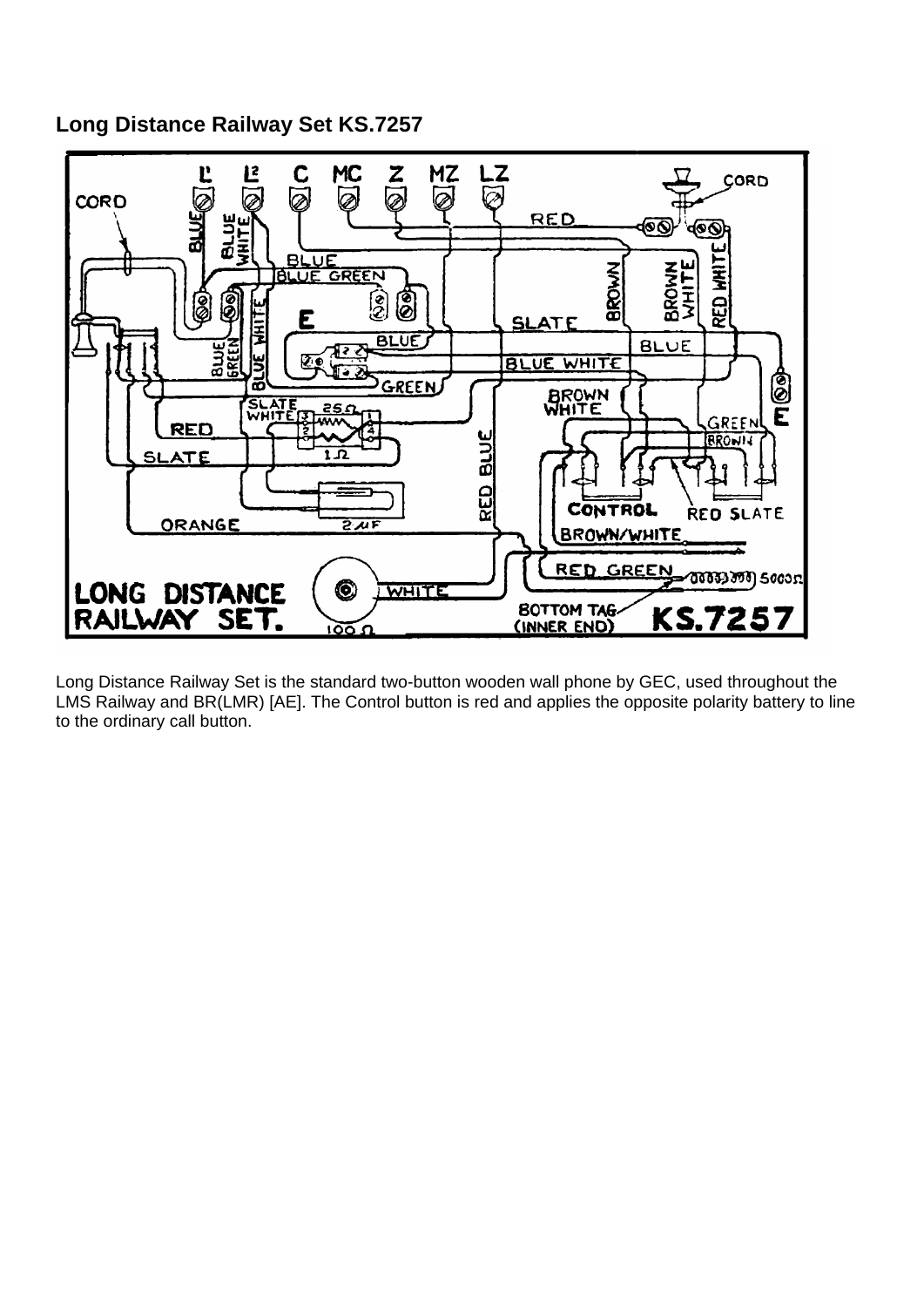#### <span id="page-2-0"></span>**StrowgerPhone**



This paster is circular. The correct dimension are unknown.

### **ATM Auto Wall Telephone, L.53706: Circuit 10127**



Very simple circuit with no induction coil.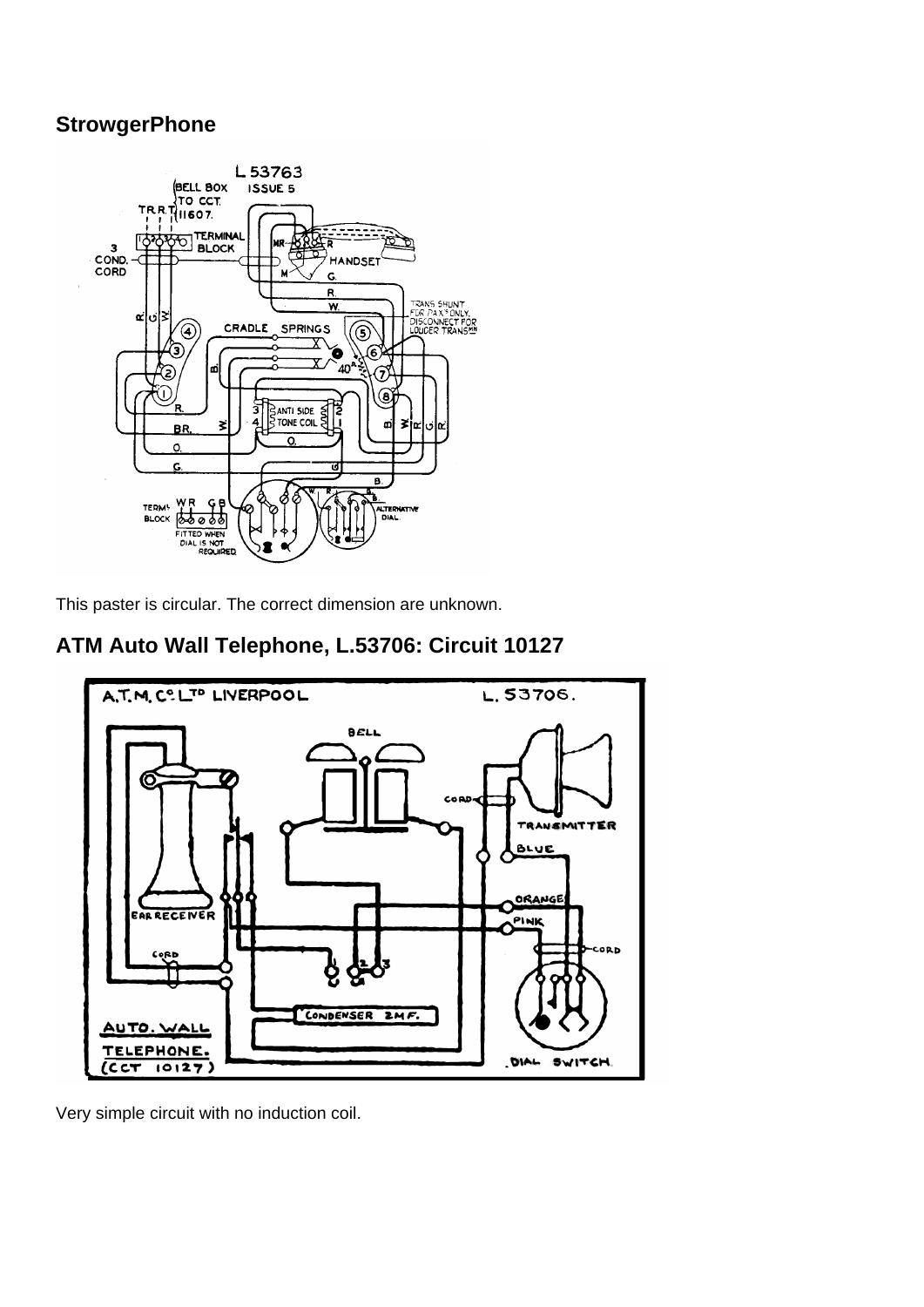<span id="page-3-0"></span>

Sorry, this is the best I can do with this one. The original is in a poor state.

## **Ericsson N19927 for Teles N1420 (CB) and N1070 (Auto)**

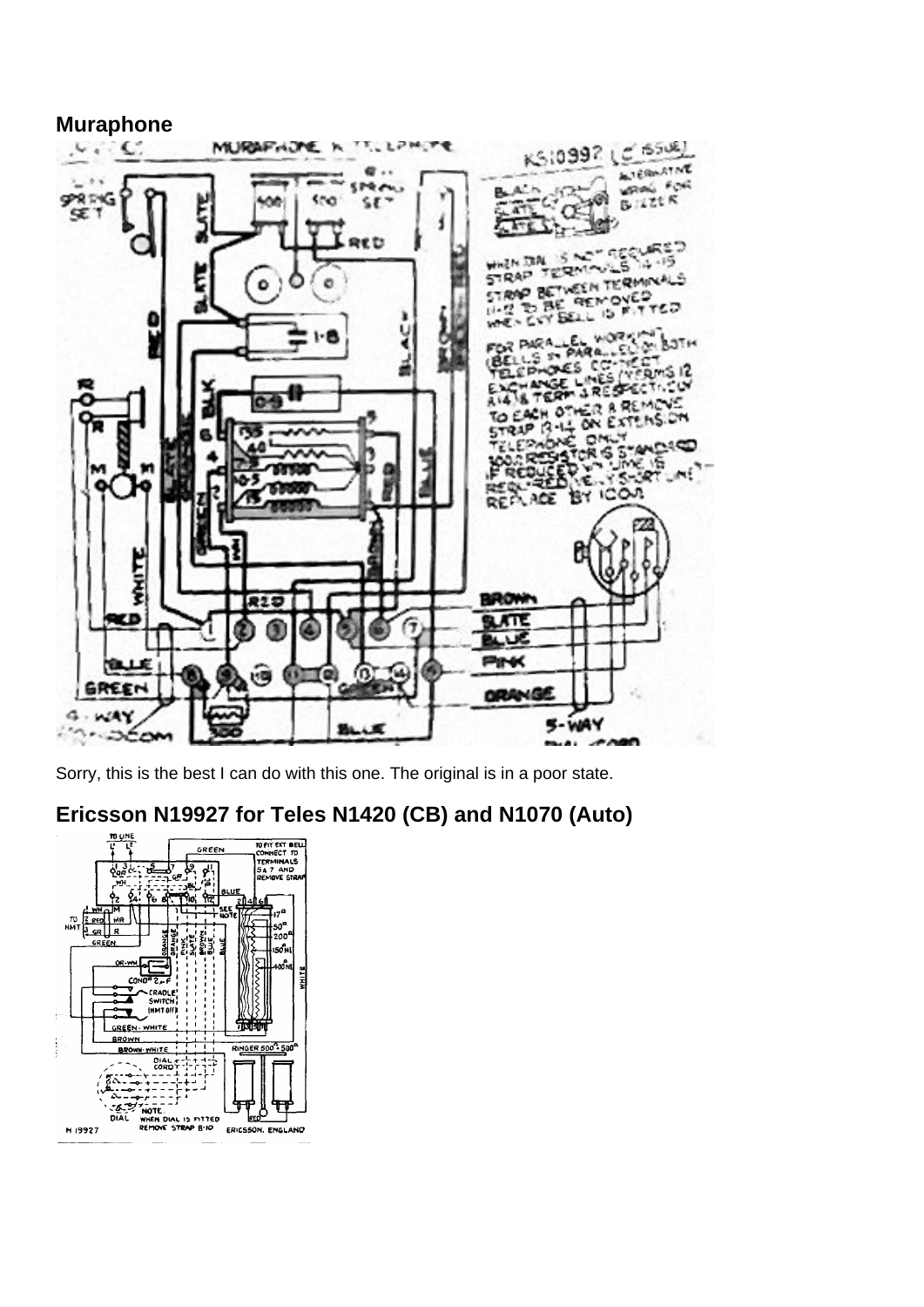#### <span id="page-4-0"></span>**AEI ApPhone**



APphone is the Admiralty Pattern phone used on Royal Navy ships that has a GECophone style body and a chromed steel clamp that stops the handset falling off in heavy seas [AE]. Full hybrid circuit similar to BPO Tele No 332.



**Telephone 162 MT/MW: Drawing C1256 Sheet 1** 

C1256 SHT 1. TELEPHONE 162 MT/MW **DWG**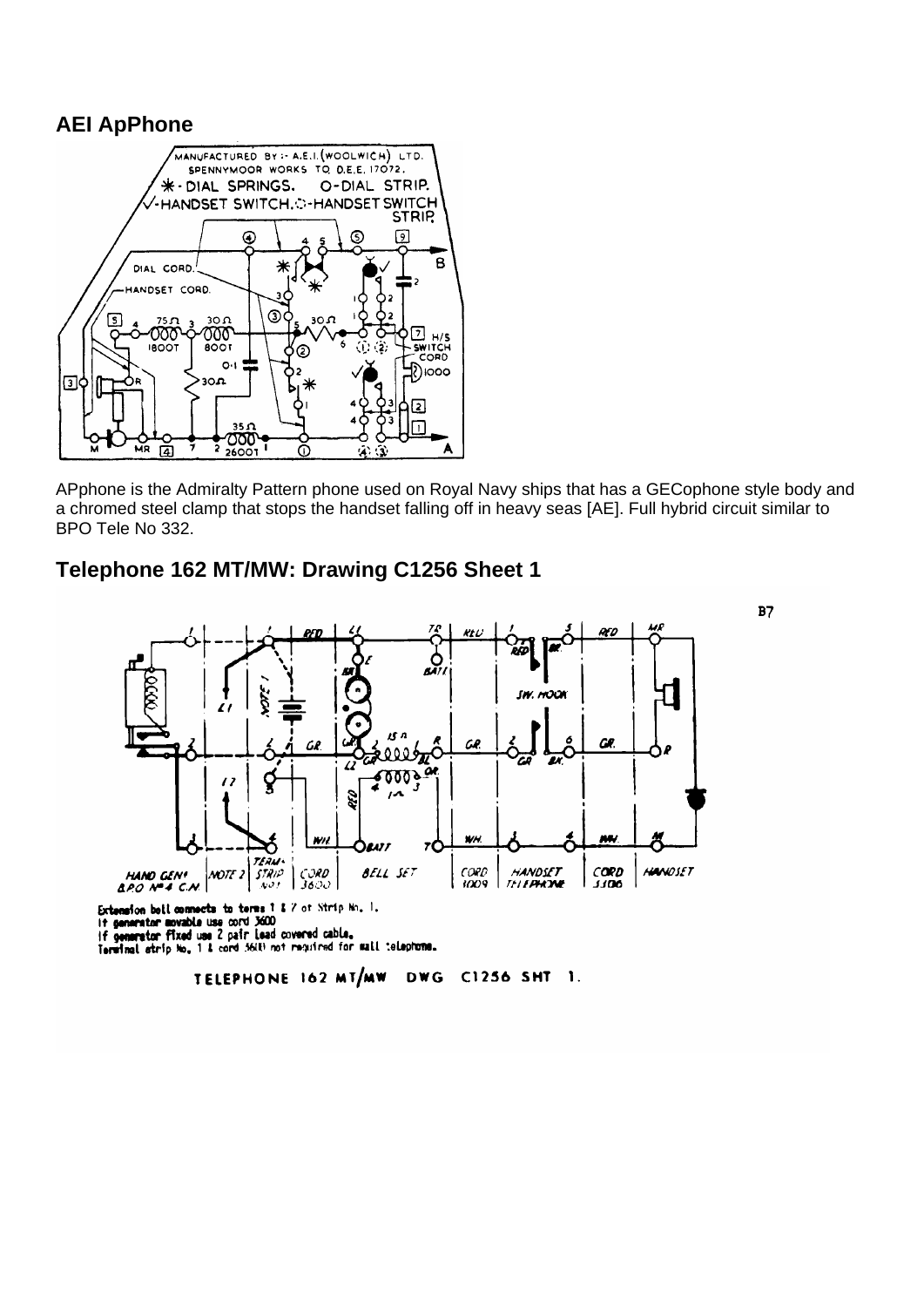

<span id="page-5-0"></span>**Telephone No 706 with Code C signalling: Drawing SW 208772**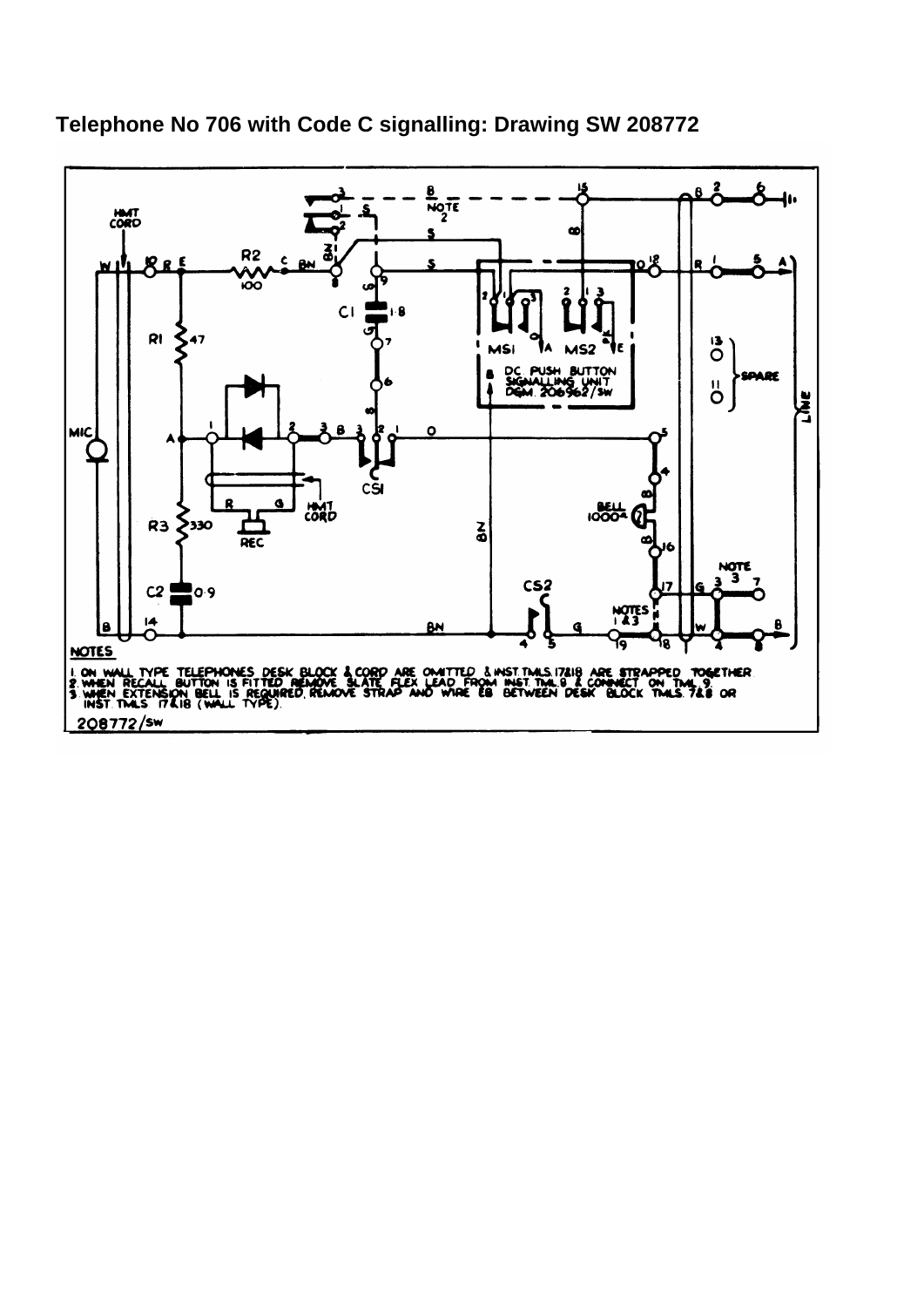

<span id="page-6-0"></span>**Telephone No 150 – Candlestick Phone**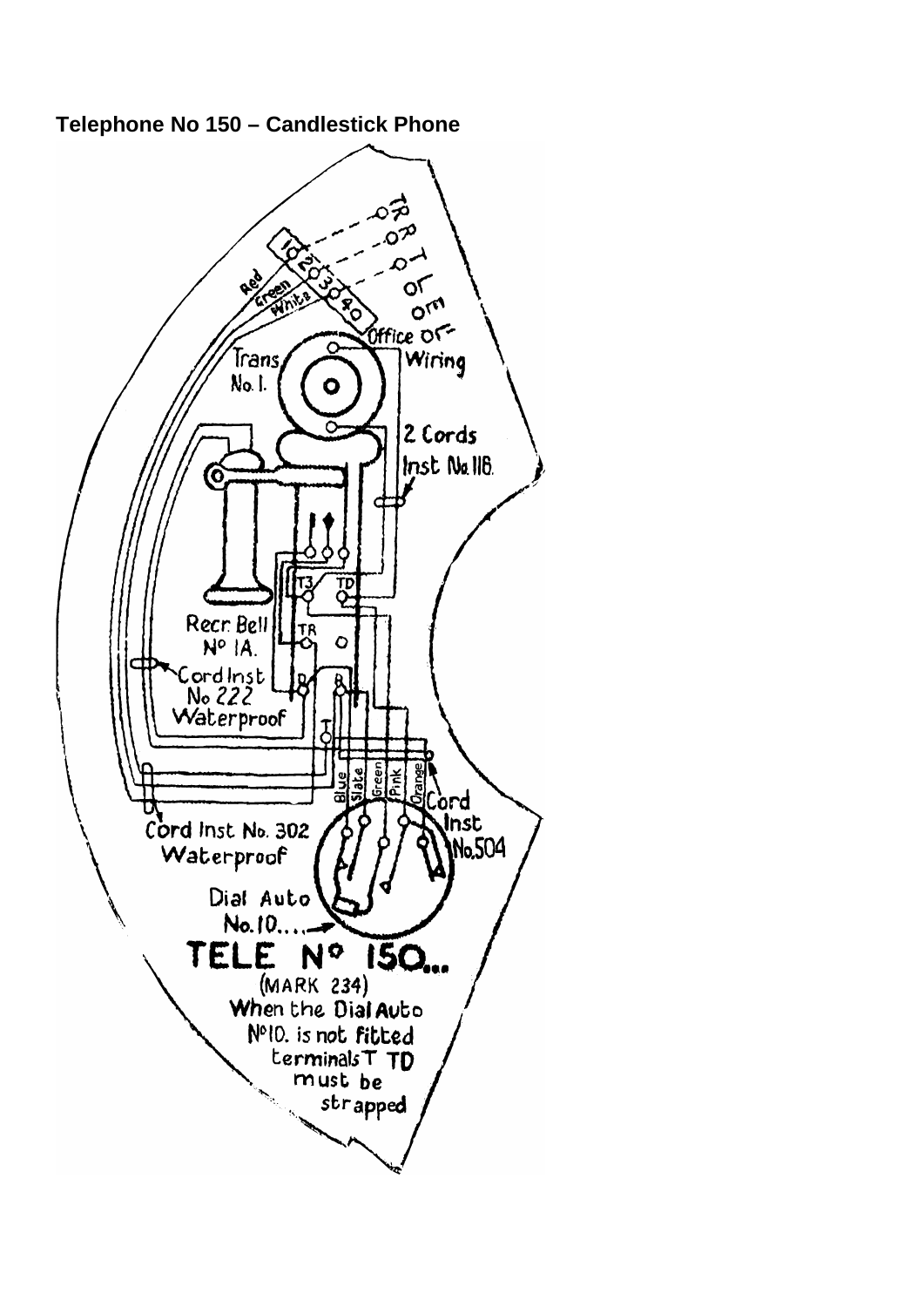#### <span id="page-7-0"></span>**Ericsson Simplified (ie cheap) Tele No 706: Drawing NI12419/4**



The regulator is omitted along with the hybrid anti-sidetone coil. Intended for PAX working.



#### **CB Residence Set KS6301**

Photographed inside a house telephone somewhere. Transmitter & receiver are wired in series with no induction coil. Magneto bell with isolating capacitor.

#### **Telephone No 162**

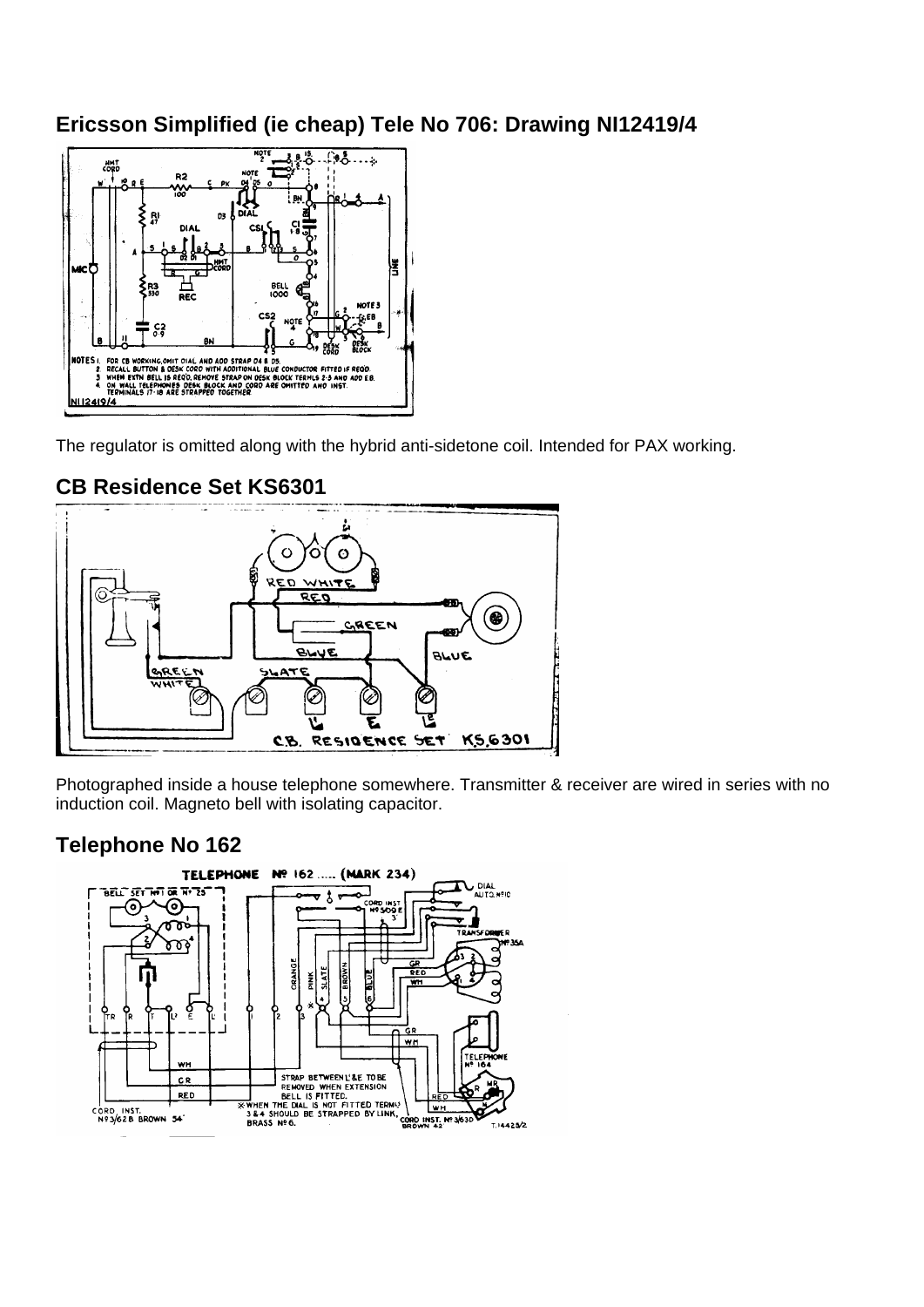#### <span id="page-8-0"></span>Ericsson Plan set N1906 (Etelphone)



N1906 is (half of) the Ericsson substitute for the Plan 107 combo. [AE]

#### T&N s1a-112\_16ve

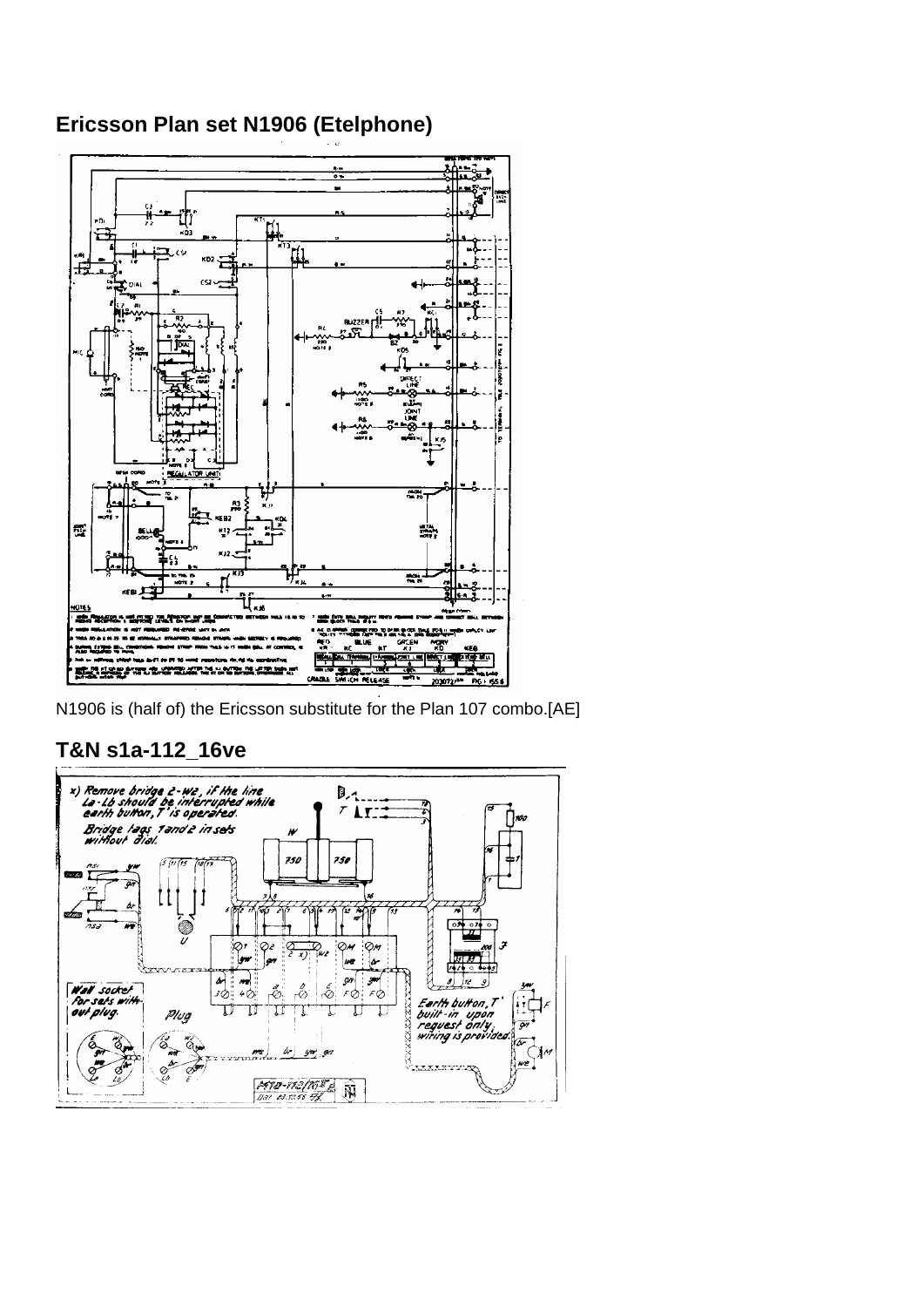<span id="page-9-0"></span>

**GEC 746 Type LB Tele with Transistorised Ring Generator KS 13594** 

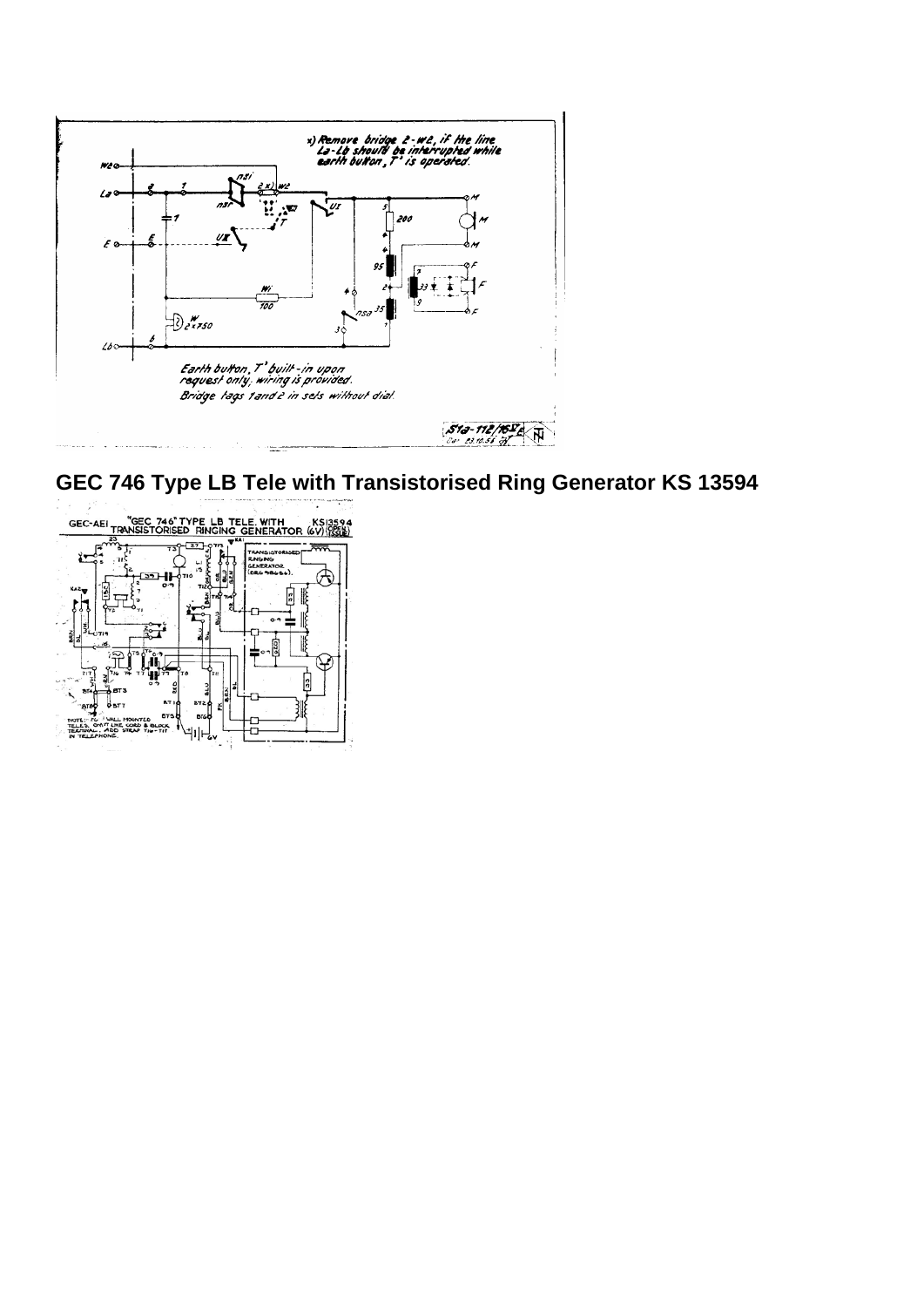#### <span id="page-10-0"></span>T&N s1a-112 114i

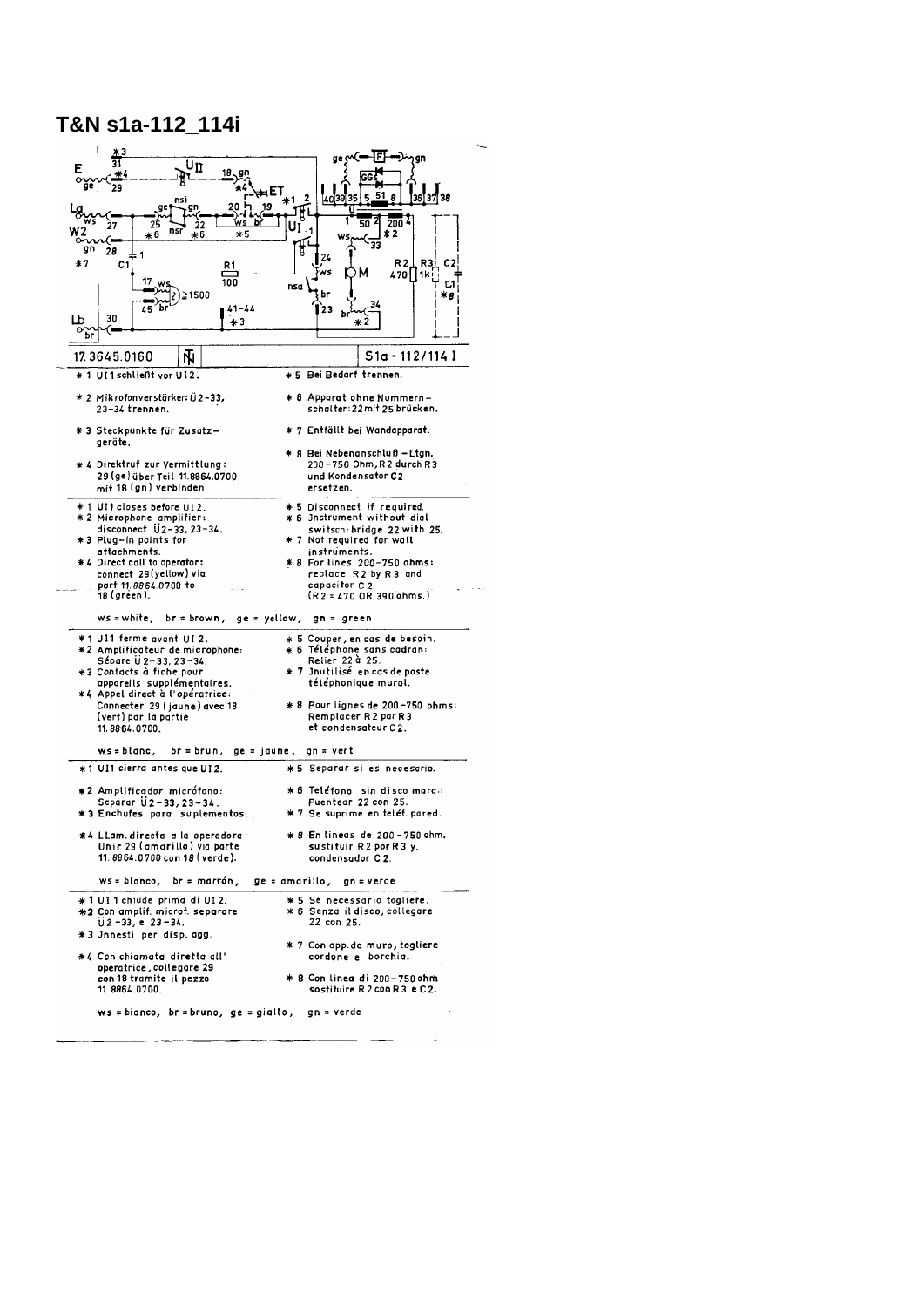#### <span id="page-11-0"></span>**Jack Unit 1A**



**Bell Set No 1** 

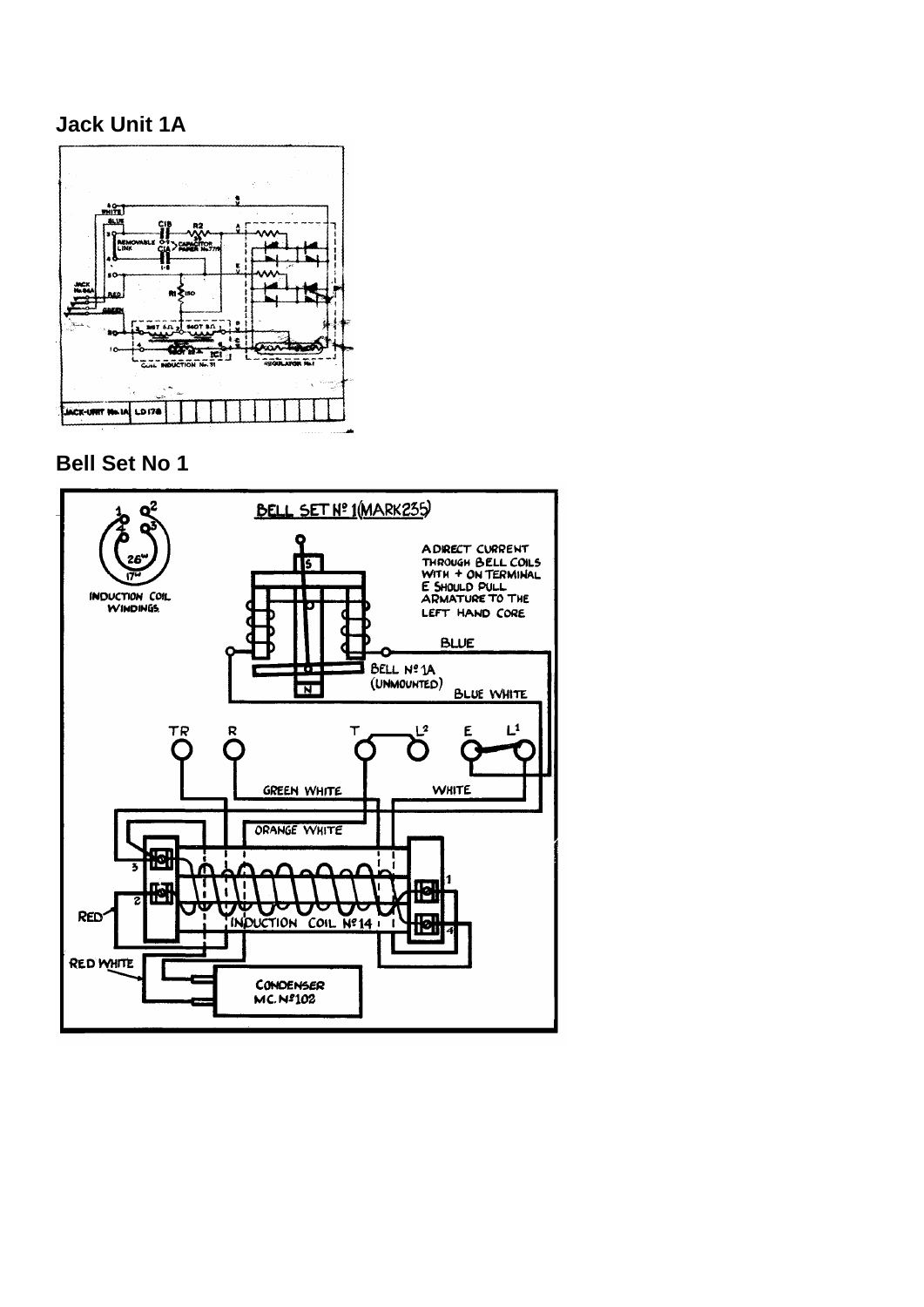

## <span id="page-12-0"></span>**DeTeWe/ Siemens W48 Desk Telephone**

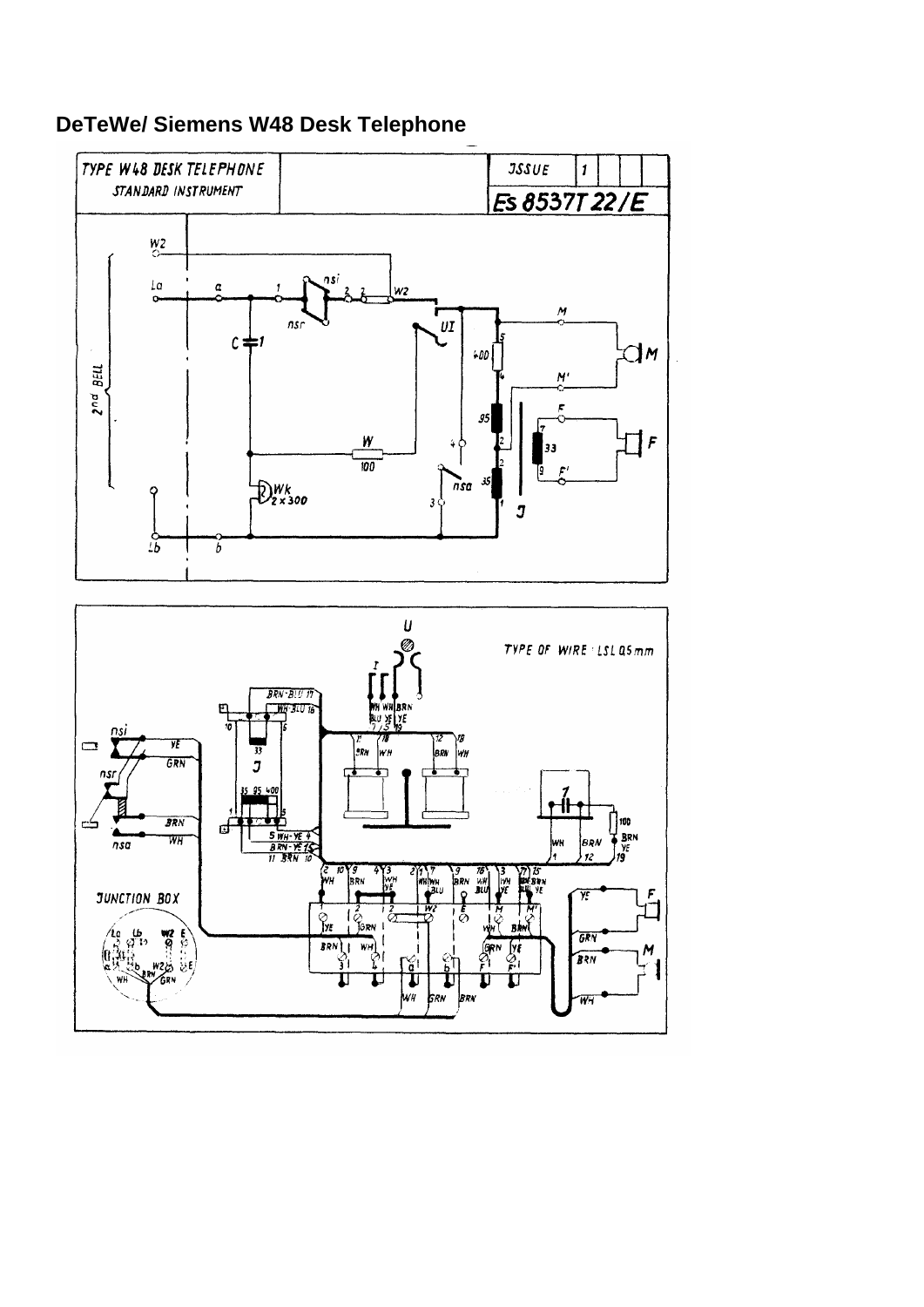#### <span id="page-13-0"></span>**GEC KS13252 Omnibus Telephone**



This is the plastic-bodied telephone widely used on the Eastern Region. Many combinations of calling conditions can be set up with the strapping options shown. Diagram is a composite from originals from Adrian Rodsett & Mike Ankers. Adrian adds, "Ericcson N1203aa1T (black) and GEC D99726 (grey) are desktop versions. The wall version has the type number TEL7Z/BWS" Bob Freshwater adds, "It fits with the GEC numbering style. It would mean - Telephone, serial number 7, miscellaneous, Battery Call, Wall mounted, Standard finish."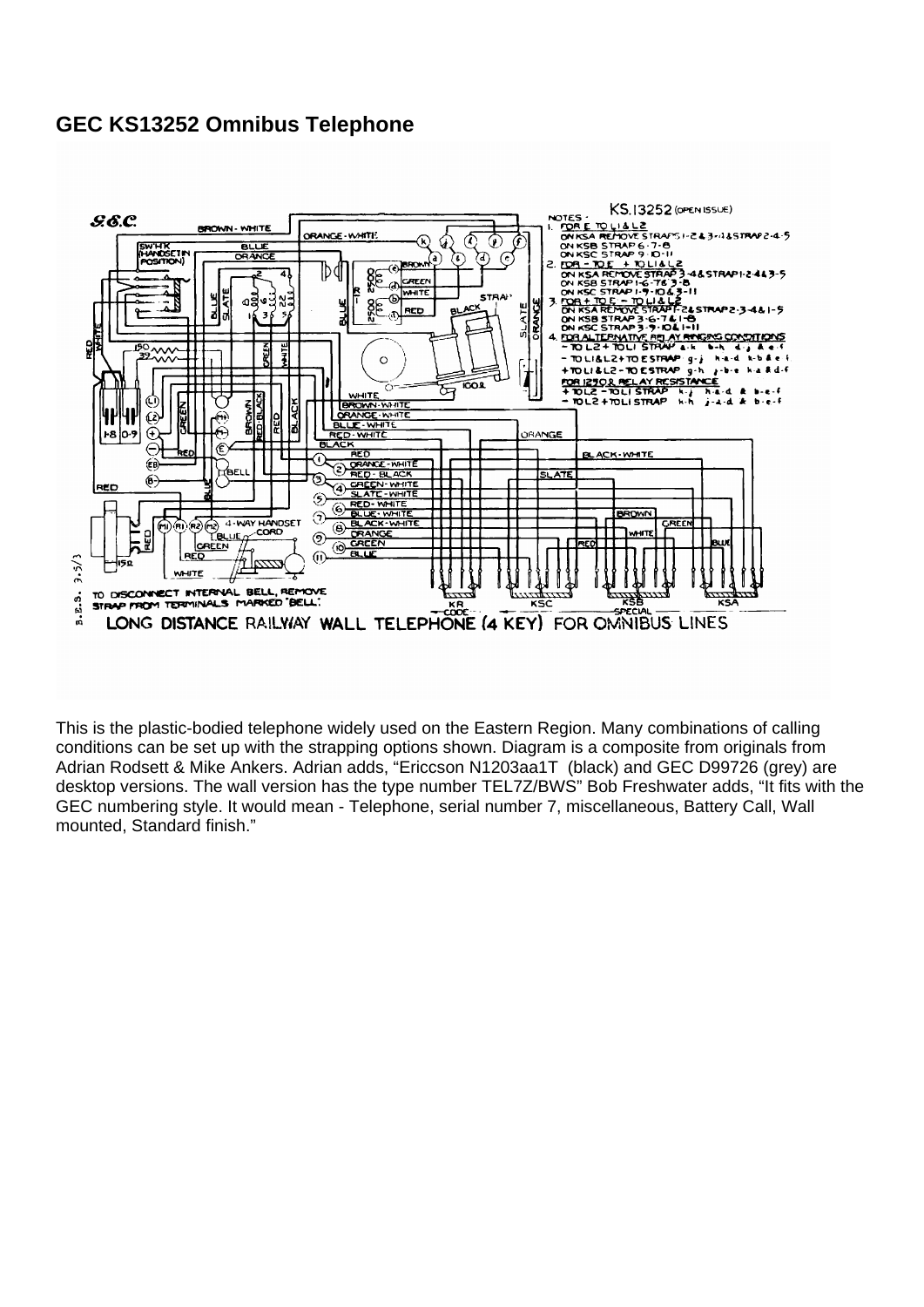

## <span id="page-14-0"></span>**Telephone No 328 – Early and Late Versions**

Left is the early version using a Coil Induction No 22, which was superseded in later version by C.I. No 27. Thanks to Martin Barnett. Right is the later version from N428 Issue E.

### **Telephone No 232 – Various Versions**



An early (circa 1938) version using Coil Induction No 20 – Redrawn by David Walton & Courtesy of Martin Barnett. May not be to scale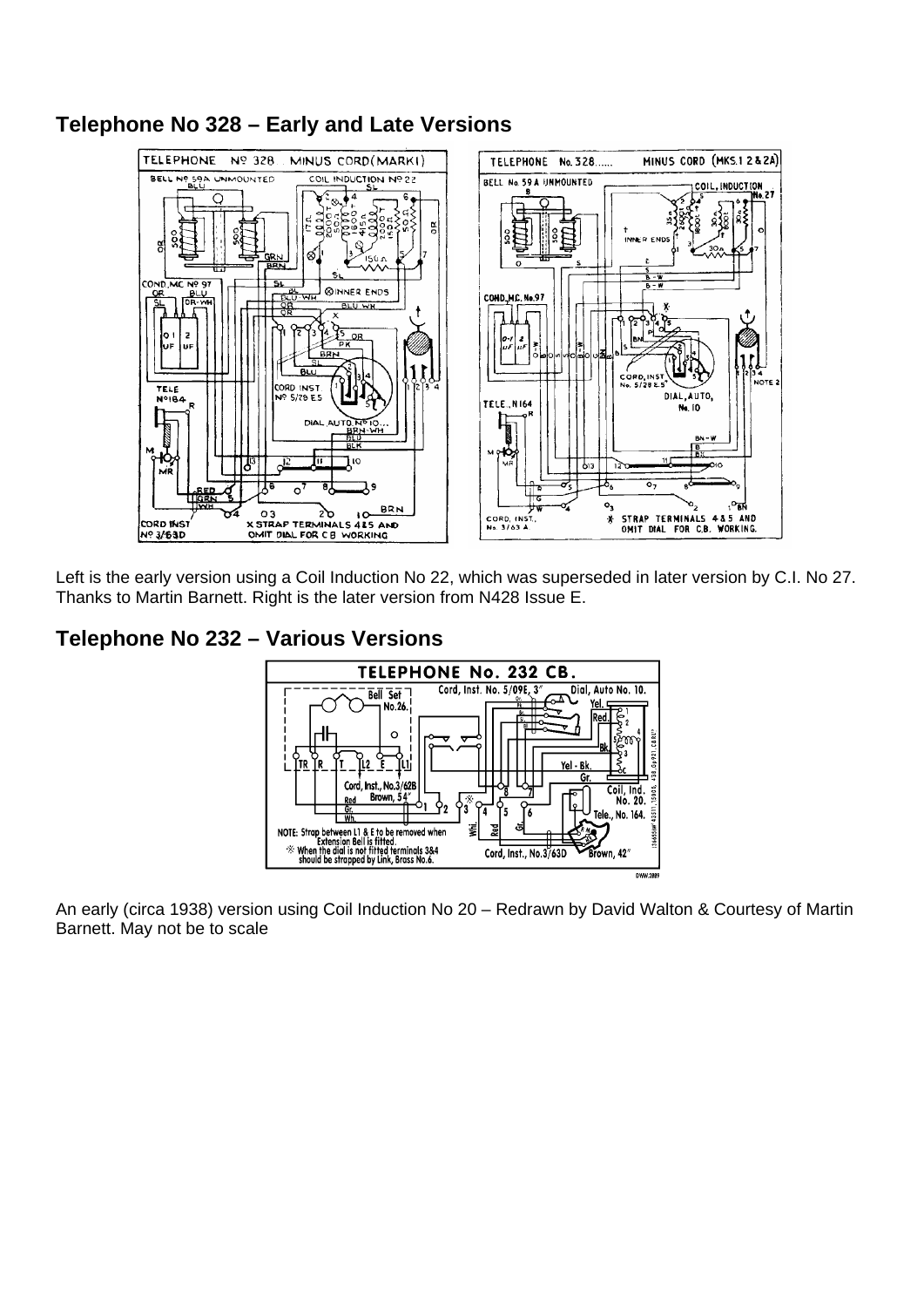

Another redraw by David Walton. This time the 1/232 with Coil Induction No 24. May not be to scale



The version from N332 Issue G using Coil Induction No 27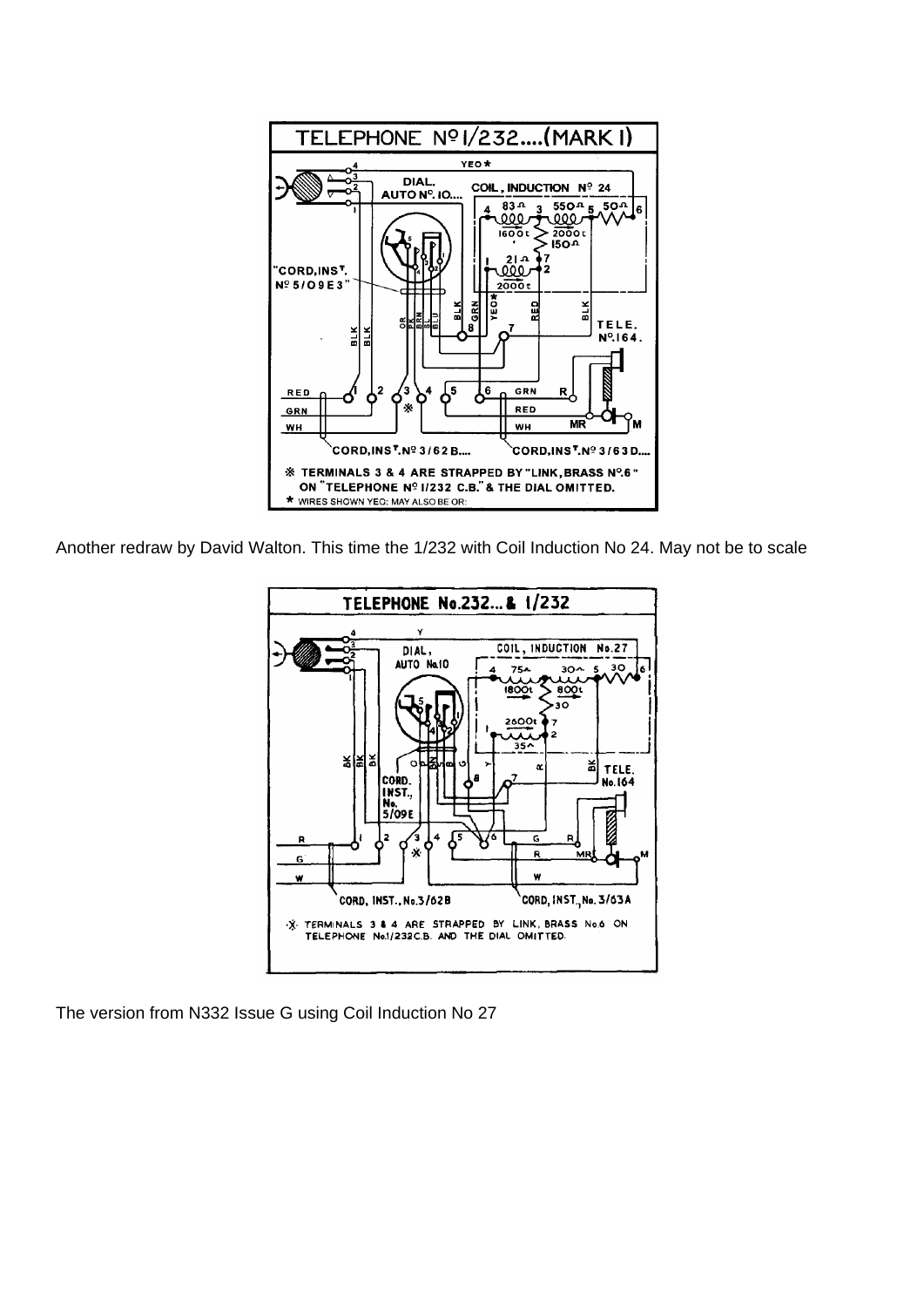#### <span id="page-16-0"></span>**Telephone No 332 – Early and Late Versions**



An Early version using Coil Induction No 22 (Left) courtesy Martin Barnett

and (Right) Later version from N432 Iss G with Coil Induction 27. Below an Australian issue Tele 332AT using Coil Ind No 22 from 1938 manufactured by ATM, also courtesy Martin Barnett.